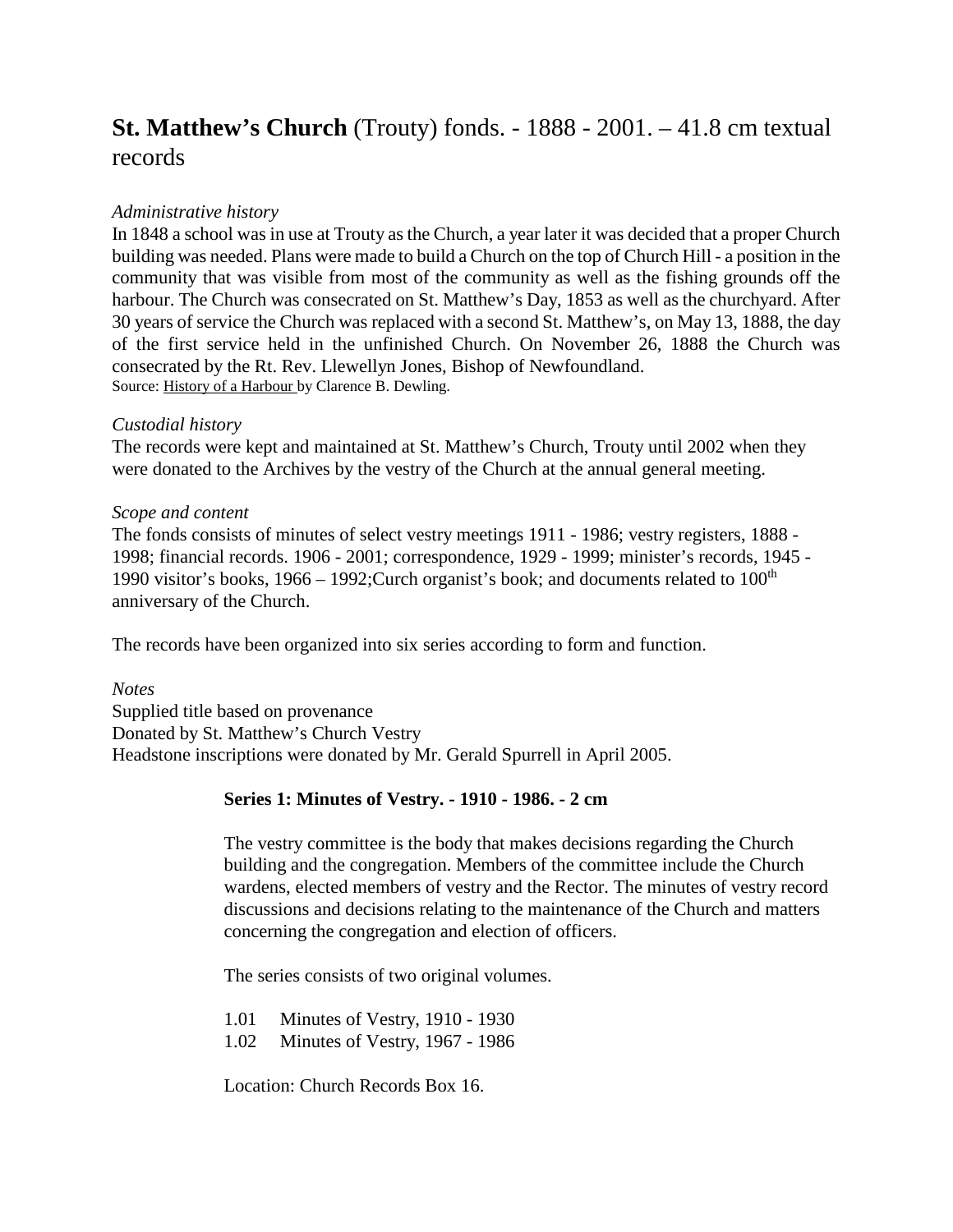#### **Series 2: Vestry Registers. - 1888 - 1998. - 10 cm**

The vestry registers record the services held at the Church, the number of people in attendance, topic of the sermon, visiting clergy and other remarks.

The series consists of four original volumes.

| 2.01 | <b>Vestry Register, 1888 - 1922</b> |
|------|-------------------------------------|
| 2.02 | Vestry Register, 1922 - 1940        |
| 2.03 | Vestry Register, 1940 - 1968        |
| 2.04 | Vestry Register, 1968 - 1998        |

Location: Church Records Box 16.

#### **Series 3: Financial Records. - 1906 - 2001. – 18.3 cm**

The series includes all the records having to do with financial matters and consists of receipts, 1906 - 1994; quarterly collections, 1922 - 1951; church expenses 1922 - 1949; offertory account, 1922 - 1927; rector's stipend, 1936 - 1942; communion offertory, 1937 - 1942; Bishopric Fund, 1940 - 1941 and insurance, 1933 - 1952.

3.01 Receipts, 1906 - 1952. - 4 cm

Receipts for various expenses for the church.

| 3.01.001 | Receipts, 1906 - 1934   |
|----------|-------------------------|
| 3.01.002 | Receipts, $1935 - 1952$ |
| 3.01.003 | Receipts, $1965 - 1983$ |
| 3.01.004 | Receipts, 1994          |

3.02 Accounts, 1922 - 1949. – 5.7 cm

A record of various accounts of funds that were collected within the congregation for various purposes such as church expenses, rector's stipend, church repairs, firewood collection, communion offertory, Lenten Self Denial and Bishopric Fund. This series also contains information for collections for Thanksgiving, Queen's College, orphanage collection, cod oil donations, mission box and pew holders.

| 3.02.001 | Accounts, 1922 - 1927 |
|----------|-----------------------|
| 3.02.002 | Accounts, 1934 - 1951 |
| 3.02.003 | Accounts, 1936 - 1937 |
| 3.02.004 | Accounts, 1936 - 1939 |
| 3.02.005 | Accounts, 1940 - 1942 |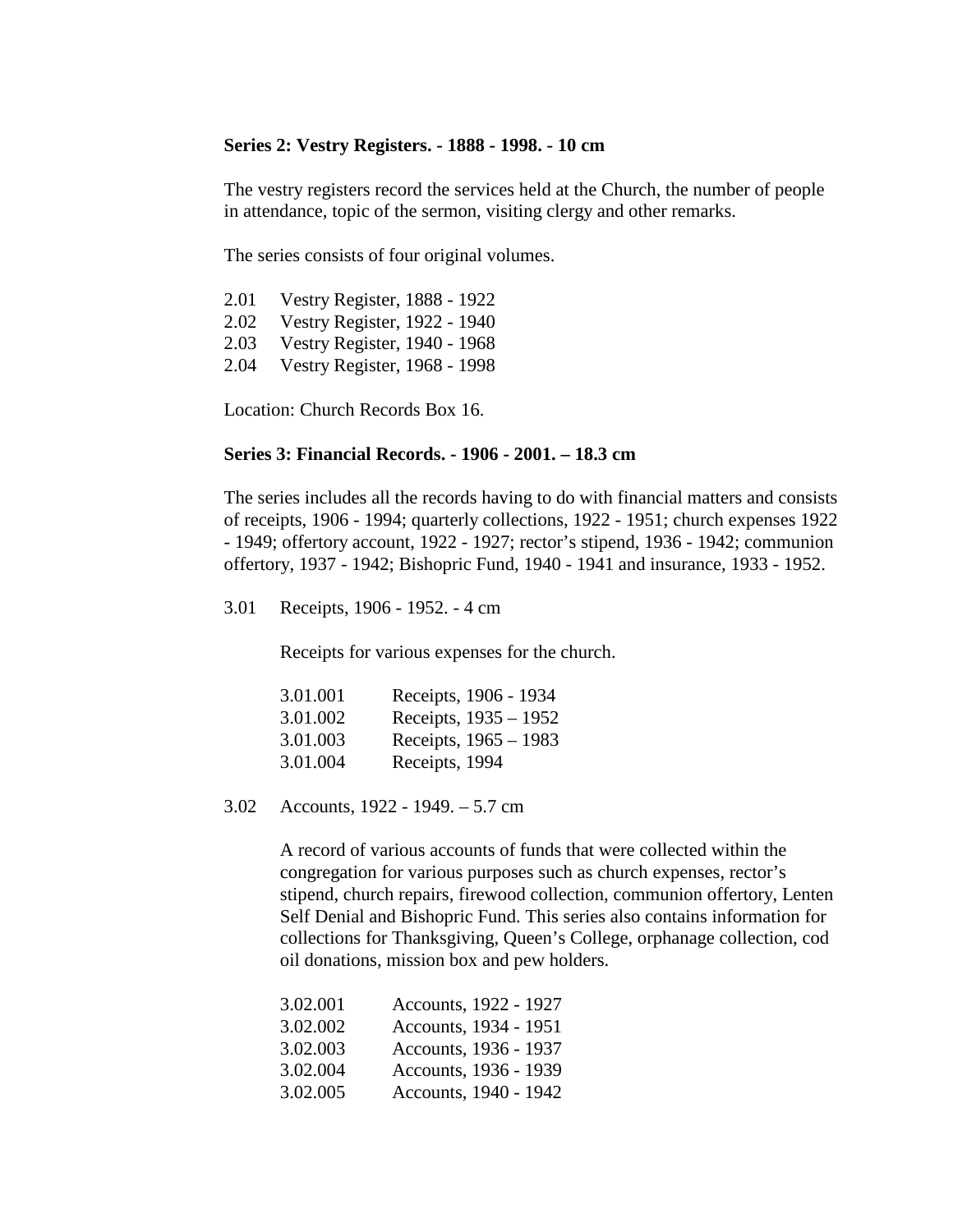| Accounts, 1945 - 1948 |
|-----------------------|
| Accounts, 1945 - 1949 |
| Accounts, 1968 - 1980 |
| Accounts, 1980 - 1984 |
| Accounts, 1992 - 1998 |
| Accounts, 1999 - 2001 |
|                       |

3.03 Insurance, 1933 - 1952. - 0.5 cm

Copies of insurance policies and invoices for the church.

3.04 Miscellaneous [19 - ]. - 0.5 cm

Invoices for various church expenses that have no date recorded.

3.05 Envelopes and Givings, 1980 – 1996. – 5.8 cm

| 3.05.001 | Envelopes and Givings, $1980 - 1986$ |
|----------|--------------------------------------|
| 3.05.002 | Envelopes and Givings, 1986 – 1991   |
| 3.05.003 | Envelopes and Givings, 1993 – 1996   |
| 3.05.004 | Envelopes and Givings, 1995          |

Records of weekly donations made to the Church by the fellowship.

Location: Church Records Box 16.

3.06 Subscribers Lists, 1979 – 1989. – 0.3 cm

List of people subscribed to the Church and the money given for the year.

3.07 Year End Finical Statements, 1977 – 1994. – 1.5 cm

| 3.07.001 | Year End Financial Statements, 1977 - 1979 |
|----------|--------------------------------------------|
| 3.07.002 | Year End Financial Statements, 1993        |
| 3.07.003 | Year End Financial Statements, 1994        |

Finical Records for the year, includes all the money collected and all the money that was spent by the Church.

#### **Series 4: Correspondence. - 1929 - 1999. - 0.5 cm**

Correspondence concerning issues of the Diocese to the Parish such as: Lenten Self Denial collection, Bishopric Fund, Queen's College and notice to Parish Council. Work that has been completed on the Church as well as land that was sold by the Church.